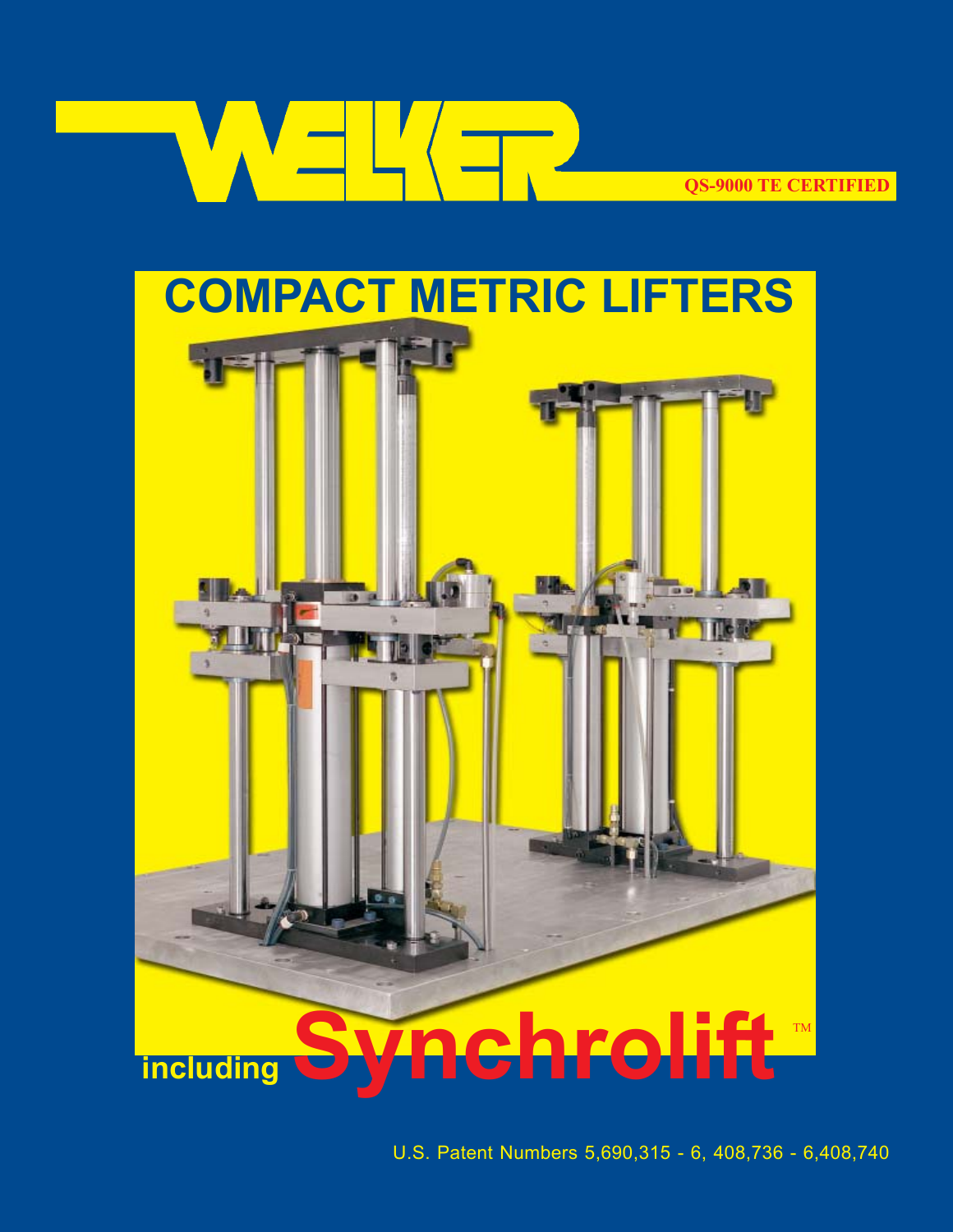

### **SAFETY FEATURES DESIGN FEATURES**

| • Welker Locking cylinder stops load<br>in mid-stroke in both directions<br>upon air loss.<br>• Spiral retaining ring construction<br>won't come apart if fasteners<br>loosen.<br>• Manual lockouts standard<br>18mm Prox bosses and targets<br>standard.<br>• Welker MRP Spring Extend<br>Lock-out Pin can be added. | • Compact closed height (no<br>protruding shafts).<br>Strokes up to 40" / 1000mm.<br>$\bullet$<br>Slim footprint<br>Mounting from base or side.<br>$\bullet$<br>• 4",6",8" bore cylinders available<br>with appropriate shaft sizes<br>(English and Metric)<br>Extremely rigid in extended<br>position = High repeatability.<br>• Symmetrically reversible.<br>Can lift overhung loads.<br>$\bullet$<br>• Synchrolift synchronizes remotely<br>mounted units.<br>U.S. Patent Numbers 5,690,315 - 6,408,736 - 6,408,740 |
|-----------------------------------------------------------------------------------------------------------------------------------------------------------------------------------------------------------------------------------------------------------------------------------------------------------------------|------------------------------------------------------------------------------------------------------------------------------------------------------------------------------------------------------------------------------------------------------------------------------------------------------------------------------------------------------------------------------------------------------------------------------------------------------------------------------------------------------------------------|
| <b>MAINTENANCE</b>                                                                                                                                                                                                                                                                                                    | <b>DURABILITY</b>                                                                                                                                                                                                                                                                                                                                                                                                                                                                                                      |
| • Lube free cylinder.<br>• Lube free bearings and seals.<br>Easy bearing replacement.<br>$\bullet$<br>• Shafts can be individually removed.<br>One side open for easy cylinder<br>$\bullet$                                                                                                                           | Bearing spread in two directions.<br>Hard chromed shafts standard.<br>$\bullet$<br>Lubrication free linear bearings<br>$\bullet$<br>with integrated seals.                                                                                                                                                                                                                                                                                                                                                             |
| replacement.                                                                                                                                                                                                                                                                                                          | Floating cylinder rod coupling.<br>• Dual shocks in both directions.<br>Dual hard stops in both directions.<br>$\bullet$                                                                                                                                                                                                                                                                                                                                                                                               |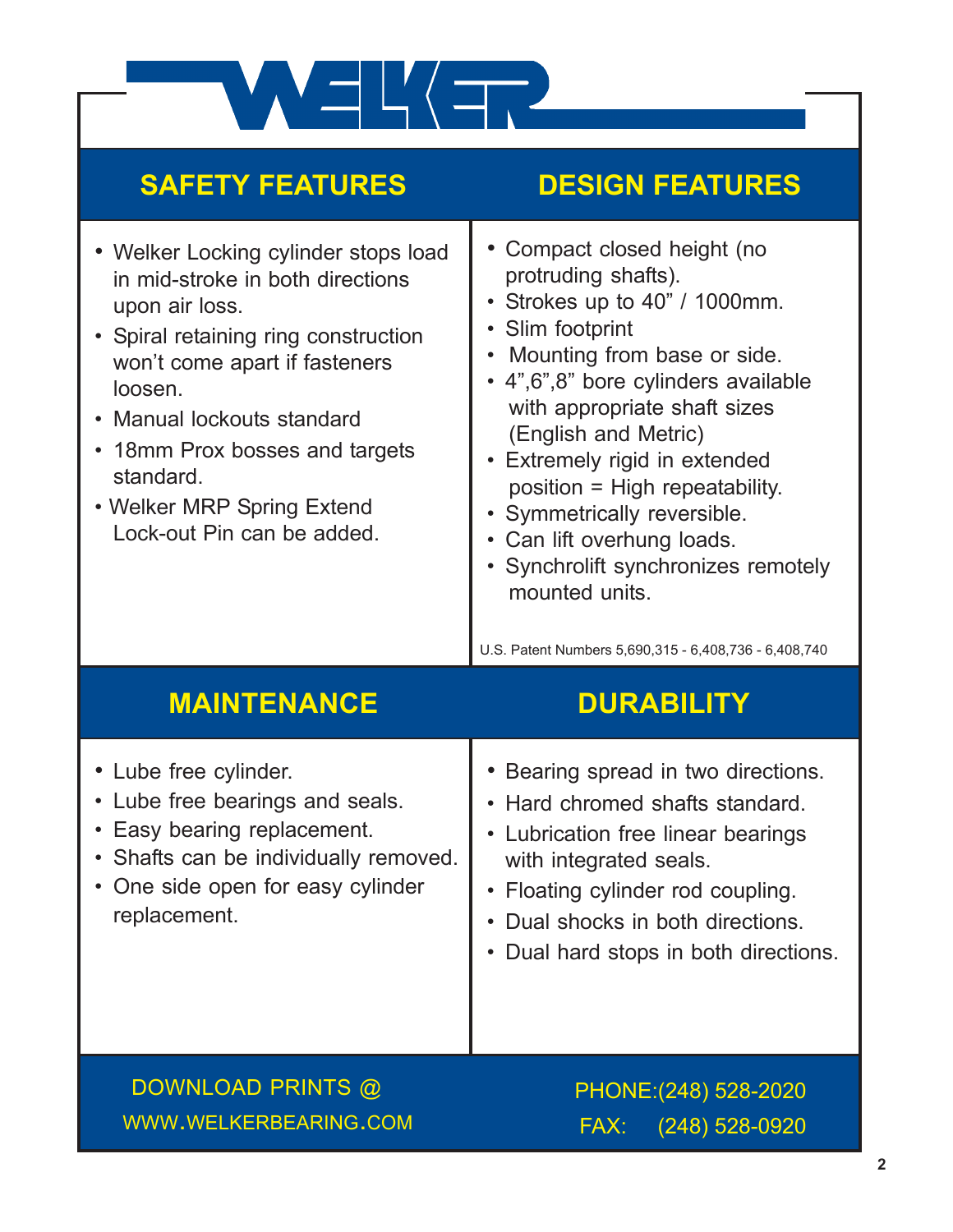

## **S**YNCHROLIFT

Lifters may be covered under one or more of the following or other patents: U.S. Patent No. 5,690,315 U.S. Patent No. 6,408,736 or U.S. Patent No.6,408,740

**Part Number: SLM-40 -STROKE-CYLINDER OPTION**

Examples: **SLM-40-300-WEL1 (300mm Stroke, NON-LOCK)**

**SLM-40-500-WEL4 (500mm Stroke, LOCK)**

**SLM-40-275-800-WEL8 (275mm Midpoint - 800mm Total Stroke, NON-LOCK, 3 POS.)**

**Lifts in tandem within 5mm tolerance Patented "Synchro Cylinder" Presently synchronized up to 4 lifters Connection leaves center of tool open**



**SSL 40 SHORT STROKE METRIC LIFTER** *See Page 6 for print & specifications*

## **METRIC LIFTER**



**Part Number: CLM-40 -STROKE-CYLINDER OPTION**

Examples: **CLM-40-300-WEL1 (300mm Stroke, NON-LOCK)**

**CLM-40-500-WEL4 (500mm Stroke, LOCK)**

**CLM-40-275-800-WEL8 (275mm Midpoint - 800mm Total Stroke, NON-LOCK, 3 POS.)**

### **METRIC LIFTER PART SPECIFICATIONS**

| <b>PART NUMBER</b>      | <b>CLM 40</b><br>Nonlock <sup>*</sup> | <b>CLM 40</b><br>Lock <sup>*</sup> | <b>CLM 50</b><br>Nonlock <sup>*</sup> | <b>CLM 50</b><br>Lock <sup>*</sup>  | <b>CLM 50</b><br>Lrg. Bore-NL* |
|-------------------------|---------------------------------------|------------------------------------|---------------------------------------|-------------------------------------|--------------------------------|
| <b>Stroke Increment</b> | 5 <sub>mm</sub>                       | 5 <sub>mm</sub>                    | 5 <sub>mm</sub>                       | 5 <sub>mm</sub>                     | 5mm                            |
| <b>Maximum Stroke</b>   | 1000mm                                | 1000mm                             | 1000mm                                | 1000mm                              | 1000mm                         |
| <b>Extend Capacity</b>  | 375                                   | 375                                | 850                                   | 850                                 | 1510                           |
| <b>Retract Capacity</b> | 330                                   | 330                                | 805                                   | 805                                 | 1465                           |
| <b>Recommended Max.</b> |                                       |                                    |                                       |                                     |                                |
| <b>Overhung Load</b>    | 150 lbf-ft.                           | 150 lbf-ft.                        | 300 lbf-ft.                           | 300 lbf-ft.                         | 300 lbf-ft.                    |
| Recommended Max.        |                                       |                                    |                                       |                                     |                                |
| <b>CG Offset</b>        | 36"                                   | 36"                                | 36"                                   | 36"                                 | 36"                            |
| <b>Cylinder Options</b> | <b>See Cylinder Chart</b>             |                                    |                                       |                                     |                                |
| Weight                  | 215 lbs.<br>+2.71 lbf./ 25mm stroke   | 230 lbs.                           | 450 lbs.                              | 475 lbs.<br>+3.88 lbf./ 25mm stroke | 475 lbf.                       |
| * Welker Cylinder       |                                       |                                    |                                       |                                     |                                |

**DOWNLOAD CAD DRAWINGS FROM WEB SITE www.welkerbearing.com**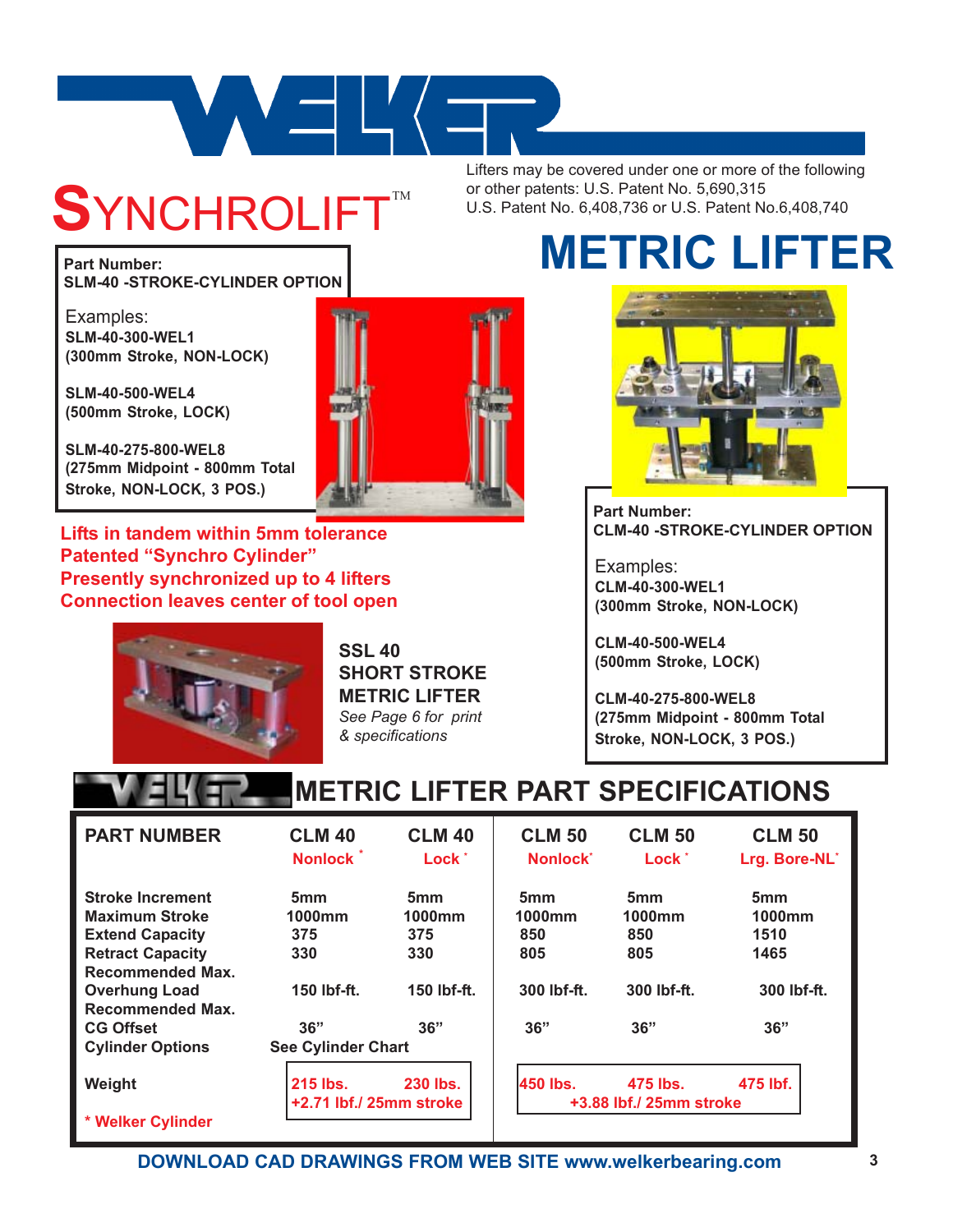

# & SYNCHROLIFT

### **CYLINDER OPTIONS FOR ALL METRIC LIFTERS**

| <b>CYLINDER</b><br><b>OPTION</b> | CYLINDER TYPE        | <b>CYLINDER BORE</b> | CYLINDER BRAKE<br><b>PORTS</b> | <b>MAIN CYLINDER</b><br><b>PORTS</b> |
|----------------------------------|----------------------|----------------------|--------------------------------|--------------------------------------|
| <b>CLM 40 LIFTER</b>             | <b>SLM 40 LIFTER</b> |                      |                                |                                      |
| $-WEL$ 1                         | NON-LOCK             | 4"                   | N/A                            | $1/2$ NPT                            |
| $-WEL2$                          | NON-LOCK             | 4"                   | N/A                            | #10 SAE                              |
| $-WEL3$                          | NON-LOCK             | 4"                   | N/A                            | $1/2$ ISO-G                          |
| -WEL 4                           | LOCK                 | 4"                   | 1/4 NPT                        | $1/2$ NPT                            |
| $-WEL5$                          | LOCK                 | 4"                   | $#4$ SAE                       | $#10$ SAE                            |
| -WEL 6                           | LOCK                 | 4"                   | 1/4 ISO-G                      | 1/2 ISO-G                            |
| -WEL 7                           | <b>NL 3 POS.</b>     | 4"                   | N/A                            | $1/2$ NPT                            |
| -WEL 8                           | NL 3 POS.            | 4"                   | N/A                            | $#10$ SAE                            |
| $-WEL9$                          | <b>NL 3 POS.</b>     | 4"                   | N/A                            | $1/2$ ISO-G                          |
| $-WEL$ 10                        | LOCK 3 POS.          | 4"                   | $1/4$ NPT                      | $1/2$ NPT                            |
| $-WEL$ 11                        | LOCK 3 POS.          | 4"                   | $#4$ SAE                       | $#10$ SAE                            |
| $-WEL$ 12                        | LOCK 3 POS.          | 4"                   | 1/4 ISO-G                      | 1/2 ISO-G                            |
| <b>CLM 50 LIFTER</b>             | <b>SLM 50 LIFTER</b> |                      |                                |                                      |
| $-WEL$ 1                         | NON-LOCK             | 6"                   | N/A                            | 3/4 NPT                              |
| $-WEL2$                          | NON-LOCK             | 6"                   | N/A                            | $#12$ SAE                            |
| $-WEL3$                          | NON-LOCK             | 6"                   | N/A                            | $3/4$ G                              |
| $-WEL$ 4                         | <b>LOCK</b>          | 6"                   | <b>1/4 NPT</b>                 | 3/4 NPT                              |
| $-WEL5$                          | LOCK                 | 6"                   | #4 SAE                         | #12 SAE                              |
| $-WEL6$                          | LOCK                 | 6"                   | $1/4$ G                        | $3/4$ G                              |
| -WEL 7                           | NON-LOCK             | 8"                   | N/A                            | 3/4 NPT                              |
| -WEL 8                           | NON-LOCK             | 8"                   | N/A                            | #12 SAE                              |
| -WEL 9                           | NON-LOCK             | 8"                   | N/A                            | $3/4$ G                              |

### **3 Position cylinder provides a hard & repeatable midpoint (Patent Pending)**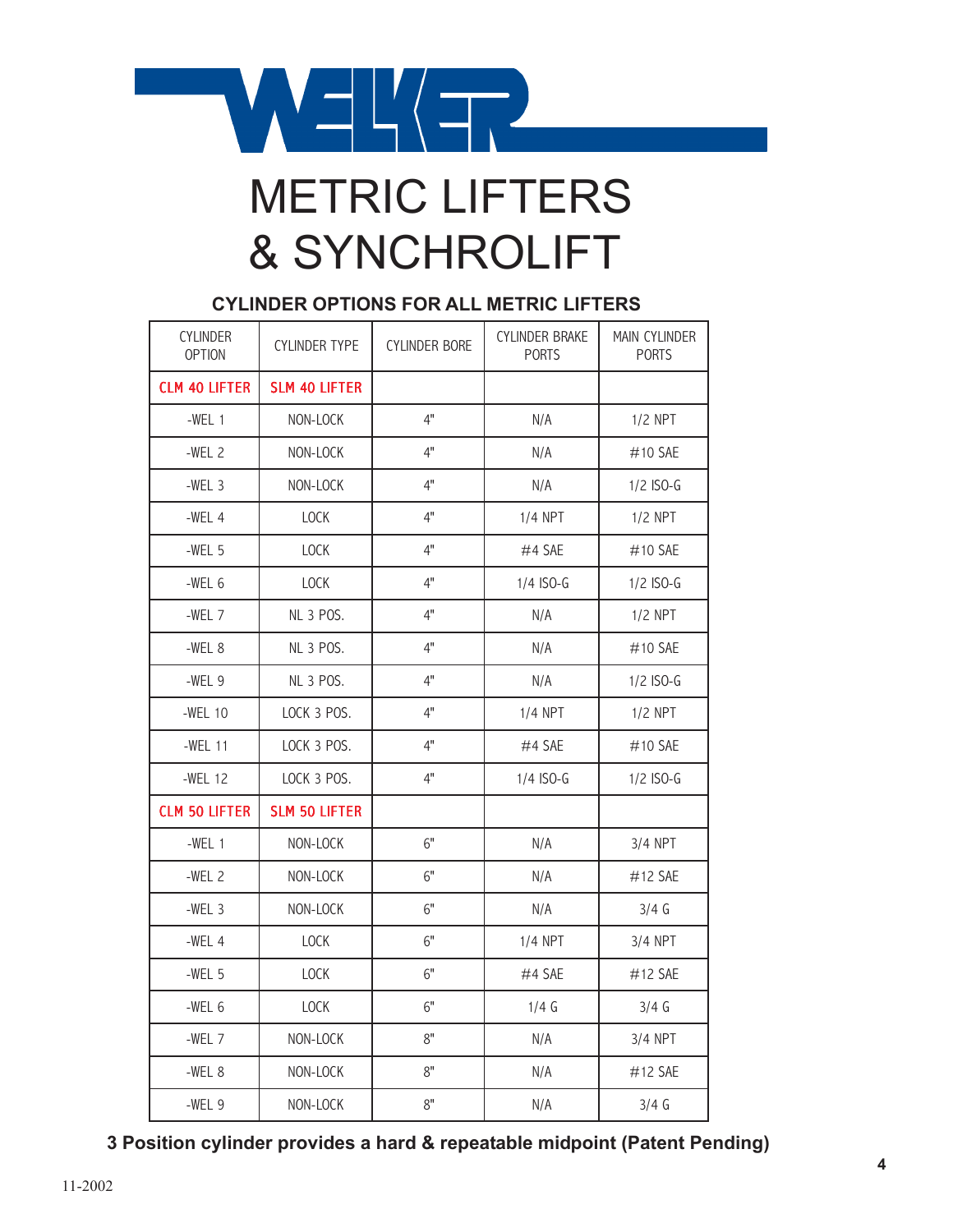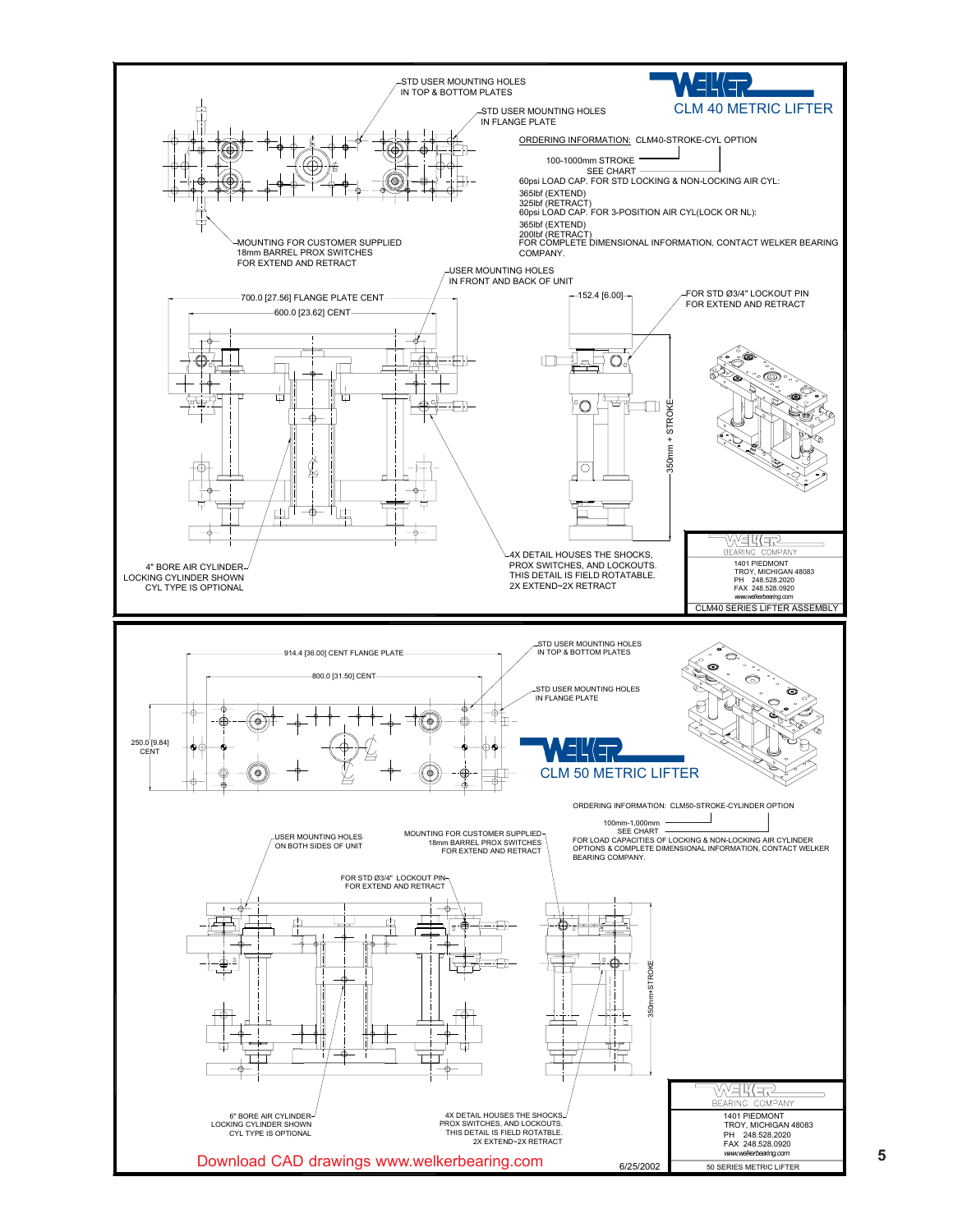

FOR COMPLETE DIMENSIONAL INFORMATION, CONTACT



Download CAD drawings www.welkerbearing.com

2X 3/8" NPT PORTS

A ி⊙

2X UPPER TUBE SPACER $\frac{1}{2}$   $\frac{1}{2}$  2X LOWER TUBE SPACER

H

围

ħ ۵

m

 $\Box \vdash \oplus \dashv \Box$ 

4X RETRACT~4X EXTEND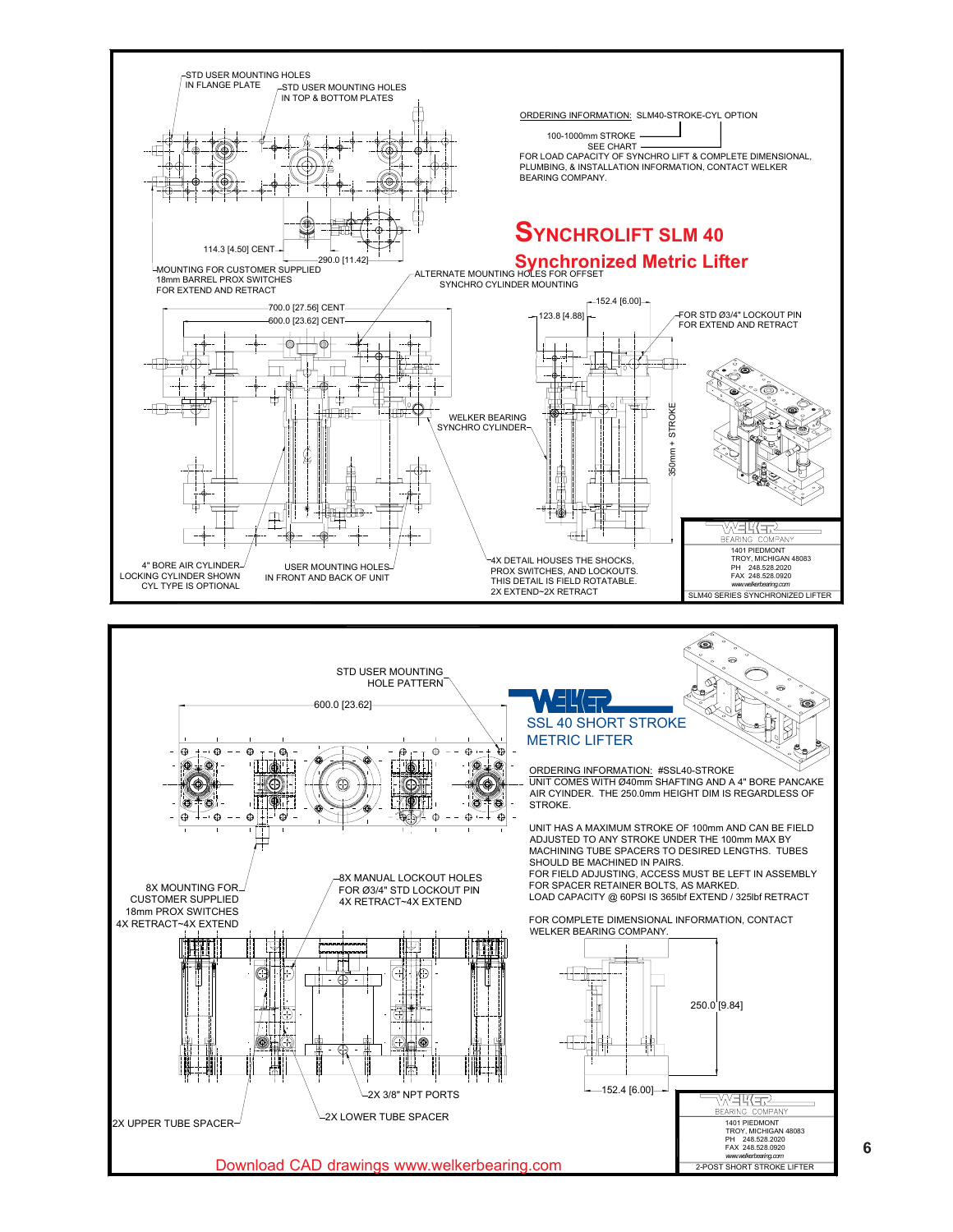